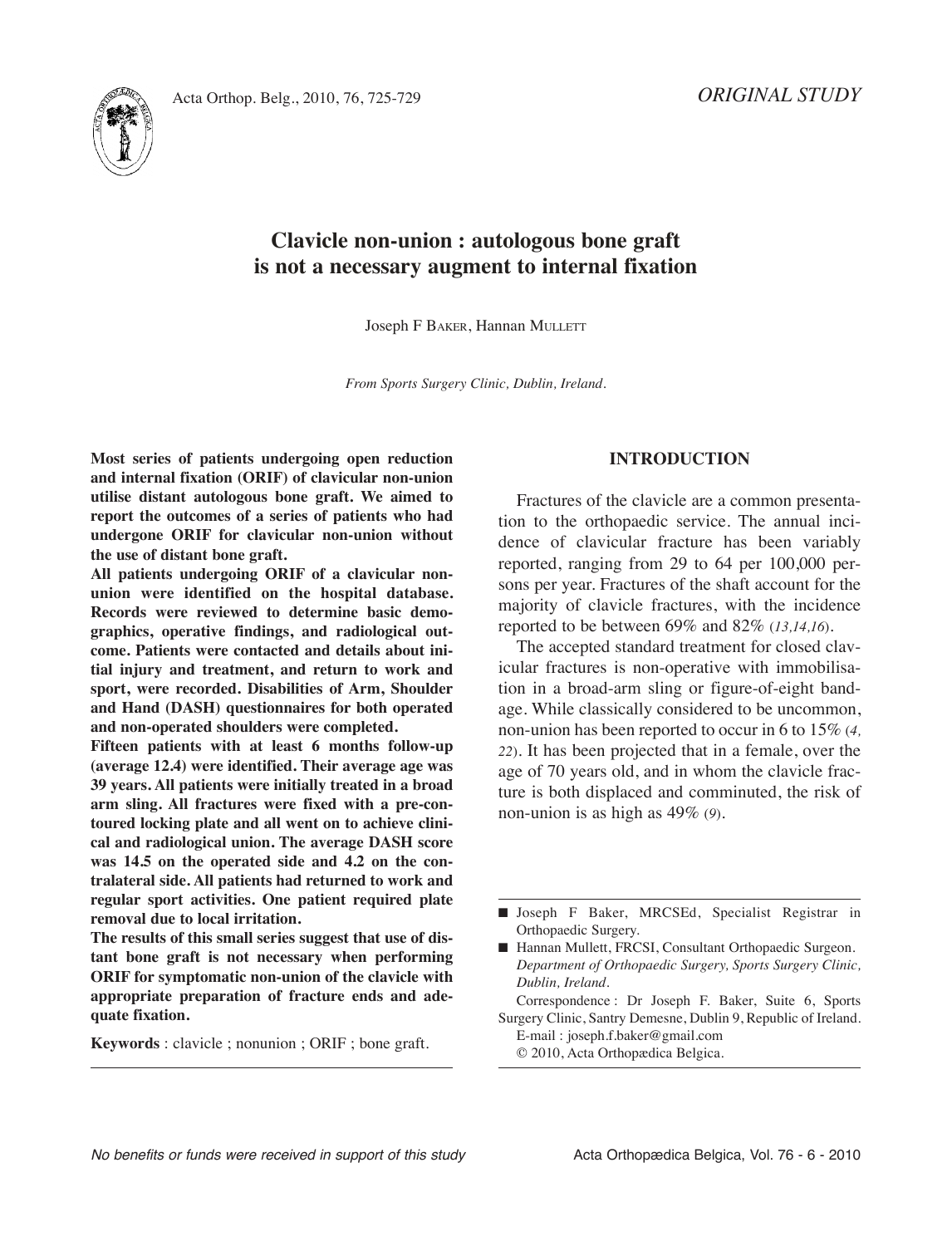A common approach to managing a symptomatic non-union of the clavicle midshaft is open reduction and internal fixation. A variety of plates are most commonly used for fracture fixation while fixation with Ilizarov or intramedullary devices is also reported (*2-4,6,8,11,17-20*). Bone graft harvested from a distant site is often used to augment the fixation although this can result in pain and varying degrees of patient morbidity  $(1,5,15,21)$ . There is no consensus thus far as to which type of fixation is best and whether or not bone graft is even necessary.

In our institution we have used a titanium, precontoured locking plate (Clavicle Plate, I.T.S., Lassintzhöhe, Austria) for fixation of symptomatic fracture non-unions. We do not use autologous bone graft harvested from a distant site as a routine measure. We aimed to report the outcomes of a consecutive series of patients who had been treated with this approach for symptomatic fracture non-union of the middle-third of the clavicle.

## **PATIENTS AND METHODS**

We identified all patients who had undergone open reduction and internal fixation of the clavicle for a symptomatic midshaft non-union. We define a non-union as failure to heal following 6-months standard treatment.

Basic demographics were obtained from medical records and clinical notes as were details of the initial injury and treatment, time to surgery, functional outcome, and complication including infection and secondary surgery. These details were confirmed with the patients by phone conversation. Details regarding return to work, leisure and sports and satisfaction about the cosmetic result were gathered.

Initial radiologic investigations were reviewed and non-unions classified as either hypertrophic or atrophic. Most recent radiographs were assessed to determine evidence of union.

Patients were invited to complete the Disabilities of Arm, Shoulder and Hand Score (DASH) (*7*)*.* A DASH score of the contralateral upper limb in each patient was used for control purposes and history of contralateral upper limb injury was noted.

#### *The surgical procedure*

All procedures were performed under general anaesthetic. No regional block was used as an augment. The patient was positioned in the beachchair position. Intravenous antibiotics were given at induction and continued for 24 hours after surgery.

An incision was made along the clavicle anterosuperiorly, centered over the fracture site. Soft tissues were dissected and the incision developed straight down to bone without developing any superficial tissue plane. Once the fracture site was identified, it was cleared of any interposed fibrous tissue and reduced into position using bone holding forceps. Excess callus at the fracture site in the case of a hypetrophic non-union was morselized to use as local bone graft . In atrophic nonunions we paid attention to freshening the ends of the bone at the fracture site and used a 2 mm drill to open the medullary canal and encourage fresh bleeding from the bone ends. The plate (6- or 8-hole depending on patient size) was first secured medially with one screw. The first lateral screw was placed eccentrically through the plate hole to encourage fracture compression although the plate primarily functions by bridging the fracture. We aimed to engage six cortices either side of the fracture (fig 1).

Once fixation was completed, any anterior bony prominence resulting from imperfect reduction was debrided and this bone was also used as an augment. The wound was closed in layers and no drain was used. (fig 2 & 3 demonstrate pre-operative and post-operative images). The patient was initially kept in a shoulder immobiliser for comfort and passive range of movements were commenced after one week.



 $Fig. 1.$  — Three screws are used either side of the fracture site to engage six cortices on each side. Hypertrophic bone can be morselized and packed into the fracture site.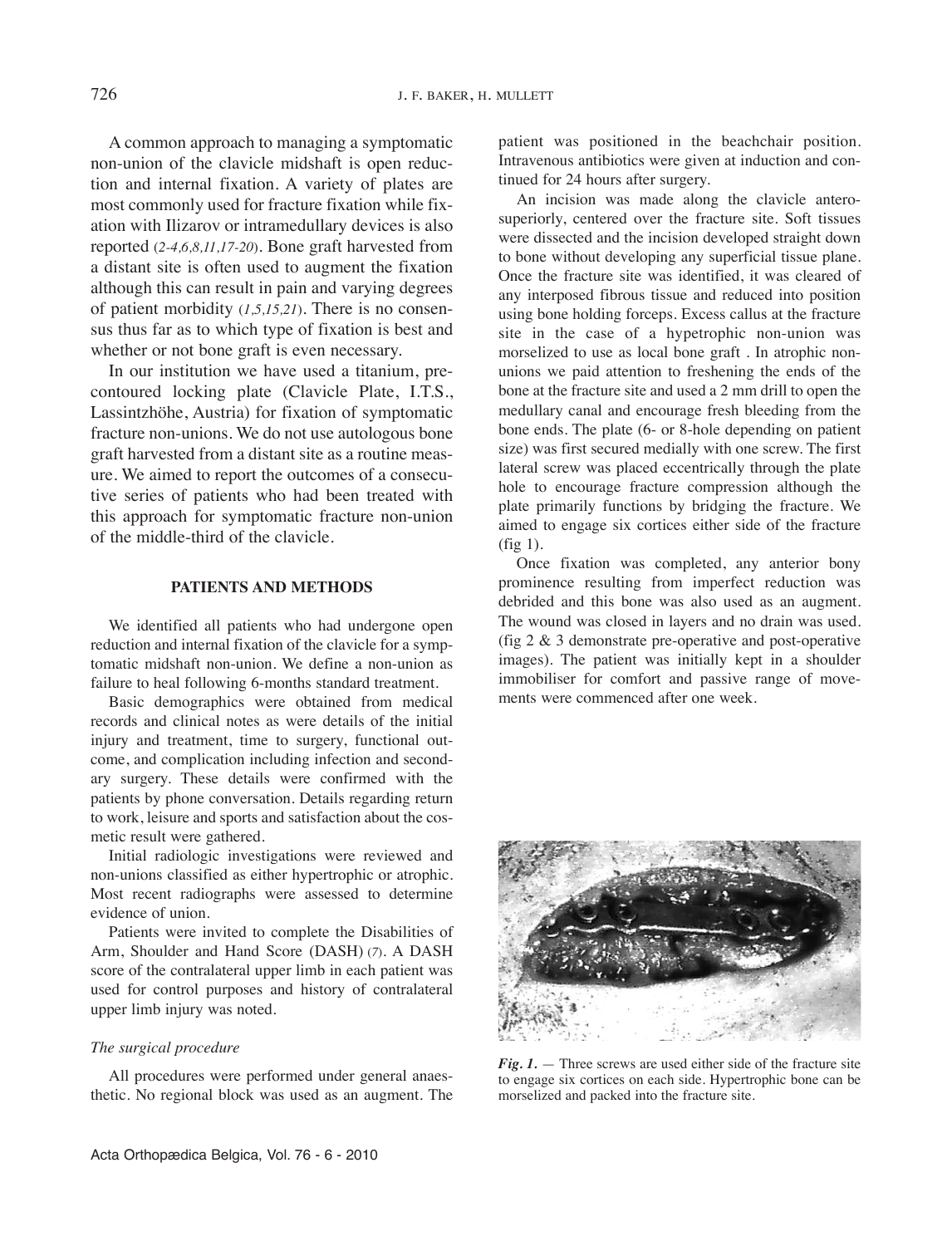

*Fig. 2.* — Pre-operative radiograph of a clavicle fracture nonunion (atrophic) in a 50-year-old female. She sustained this fracture as a result of a fall from a bicycle.



*Fig. 3.* — Immediate post-operative radiograph showing fixation with three screws either side of the fracture.

#### **RESULTS**

We identified 15 patients with an average age of 39 years (range 19-77)) who had undergone open reduction and internal fixation for a symptomatic clavicle non-union. At initial presentation with the clavicle fracture, all patients were treated in a broad arm sling at their original treating hospital. Details including original mechanism of injury can be seen in table I with further details.

At presentation to our service they chiefly complained of pain at the fracture site exacerbated by activity. All patients had the operative procedure performed as detailed above and none had bone

graft harvested from a distant site. The average length of hospital stay was 1.1 nights (only one patient stayed two nights due to anaesthetic complications). There were no post-operative complications attributable to the clavicle fixation reported.

All patients were reviewed at least six months following surgery (average 12.4 months). All fractures united both clinically and radiologically. All patients had returned to normal work and regular sporting actvitiy at follow-up. No patient reported any restriction in sporting actvitiy. One patient involved in rowing complained of occasional hypersensitivity over the scar when carrying his canoe on the treated shoulder. The average DASH on the operated side was 14.5 and 4.2 on the contralateral side.

All patients were satisfied with the size and appearance of the scar following surgery. One individual required removal of the plate due to persistent discomfort over the medial end of the plate.

### **DISCUSSION**

We performed a retrospective review of a series of patients undergoing open reduction and internal fixation of symptomatic clavicle fracture nonunions. Our patient outcomes using a precontoured locking plate without the use of distant bone graft appear acceptable.

The risk of non-union in displaced comminuted fractures of the clavicle is well established (*9*)*.* Due to their ability to preserve blood supply it has been suggested that low-contact dynamic compression plates are the optimum fixation device (*12*)*.* Our series here is a first to report outcomes following the use of a precontoured locking plate for the clavicle. Previous series have focussed on multipurpose fixation devices or even pelvic plates (*2- 4,10,12,18*)*.* the results of this initial small series is supportive of a clavicle-specific plate as it appears to be effective without the use of distant bone graft.

A number of previous series have reported the outcomes following plate fixation of clavicle nonunions augmented with bone graft. Stufkens *et al*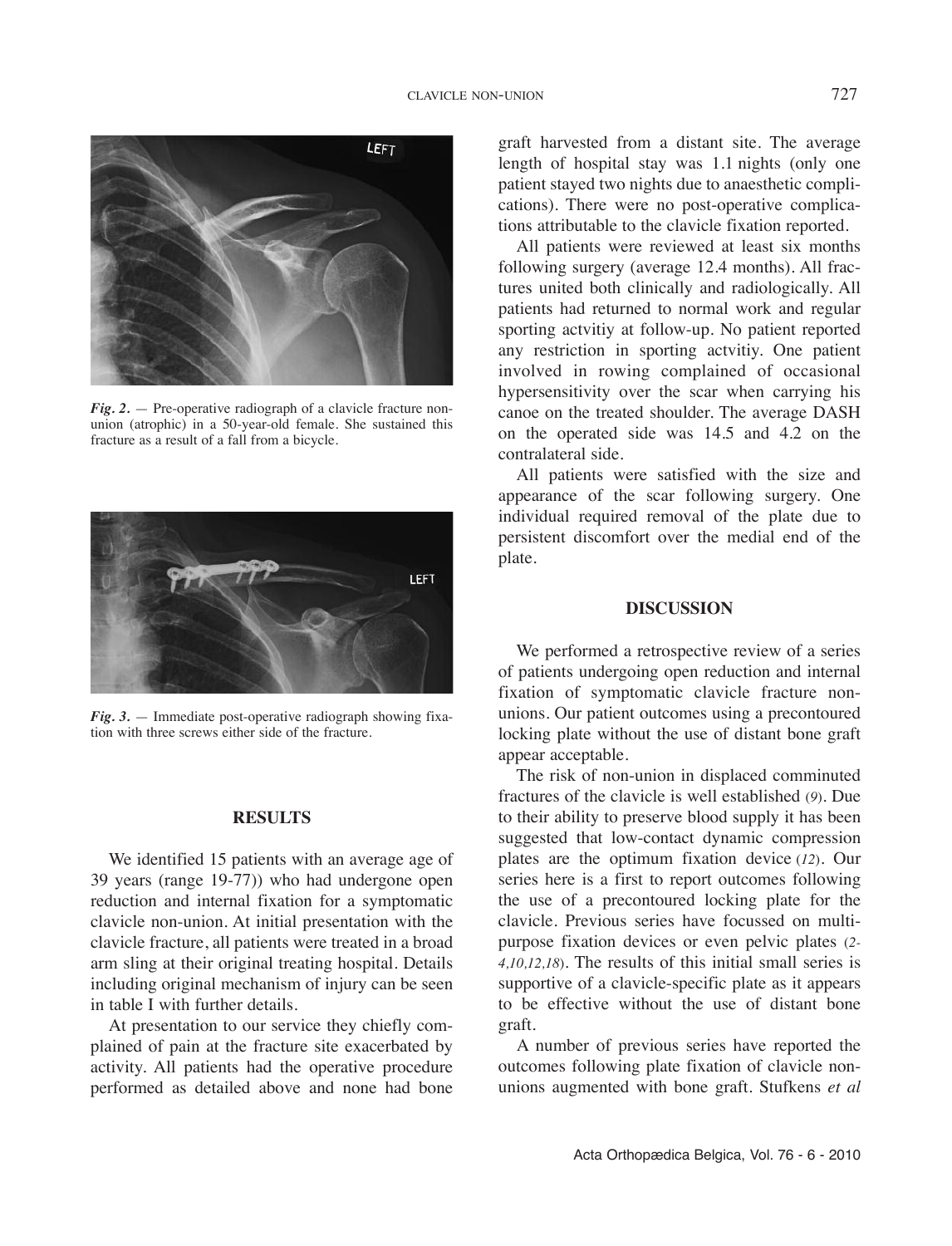reported a series of 52 patients with a majority having iliac crest graft used as an augment (*18*)*.* About half this number again had some form of bone substitute while five did not have any bone graft. Wentz *et al* reported on a series of semi-professional athletes who had a clavicle non-union fixed with a plate and bone graft : all returned to sport, a finding consistent with our series (*19*)*.*

Huang *et al* followed a similar approach to ours and used local callus from hypertrophic bone as a graft in appropriate cases and also finds satisfactory results. However, they used harvested iliac crest graft for atrophic non-unions that we have found to be unecessary (*6*)*.* Our experience that bone graft harvest from the iliac crest has the potential to cause significant pain and complication is consistent with previous reports (*1,5,15,21*)*.*

We place the pre-contoured plate anterosuperiorly on the clavicle. One concern is that this can result in metalware prominence and necessitate plate removal. Collinge *et al* reported the follow-up fo 58 patients who had either acute fracture or nonunion of the clavicle midshaft internally fixed with a 3.5 mm plate positioned antero-inferiorly. Despite this attempt to reduce the risk of metalware problems, two patients required plate removal due to bothersome metalware (mean follow-up 49 months) (*2*)*.* It appears that despite best attempts some patients will complain of metalware irritation requiring late removal of the plate after the fracture has healed – only one patient in our series required this. We believe that careful attention to the approach allows a sufficient cover of soft tissue at the completion of the procedure and that this plays a role in miminising the need for subsequent removal.

We acknowledge that this is a small series and that a larger cohort would offer firmer evidence. However we believe that these results are promising and suggest an approach that can reduce patient morbidity by avoiding distant bone graft harvest.

In summary, we have found that a contoured locking plate applied to a suitably reduced midshaft clavicle fracture and used without distant autologous bone graft, results in a satisfactory patient outcome. Patient morbidity can be reduced by avoiding distant bone graft harvest.

# **REFERENCES**

- **1. Banwart JC, Asher MA, Hassanein RS.** Iliac crest bone graft harvest donor site morbidity. A statistical evaluation. *Spine* 1995 ; 20 :1055-1060.
- **2. Collinge C, Devinney S, Herscovici D, DiPasquale T, Sanders R.** Anterior-inferior plate fixation of middle-third fractures and nonunions of the clavicle. *J Orthop Trauma* 2006 ; 20 : 680-686.
- **3. Demiralp B, Atesalp AS, Sehirlioglu A, Yurttas Y, Tasatan E.** Preliminary results of the use of Ilizarov fixation in clavicular non-union. *Arch Orthop Trauma Surg* 2006 ; 126 : 401-405.
- **4. Ebraheim NA, Mekhail AO, Darwich M**. Open reduction and internal fixation with bone grafting of clavicular nonunion. *J Trauma* 1997 ; 42 : 701-704.
- **5. Hill NM, Horne JG, Devane PA.** Donor site morbidity in the iliac crest bone graft. *Aust N Z J Surg* 1999 ; 69 : 726- 728.
- **6. Huang TL, Lin FH, Hsu HC.** Surgical treatment for nonunion of the mid-shaft clavicle using a reconstruction plate : scapular malposition is related to poor results. *Injury* 2009 ; 40 : 231-235.
- **7. Hudak PL, Amadio PC, Bombardier C.** Development of an upper extremity outcome measure : the DASH (disabilities of the arm, shoulder and hand). The Upper Extremity Collaborative Group (uECG). *Am J Ind Med* 1996 ; 29 : 602-608.
- **8. Jones GL, McCluskey GM, 3rd, Curd DT.** Nonunion of the fractured clavicle : evaluation, etiology, and treatment. *J South Orthop Assoc* 2000 ; 9 : 43-54.
- **9. Khan LA, Bradnock TJ, Scott C, Robinson CM.** Fractures of the clavicle. *J Bone Joint Surg* 2009 ; 91-A : 447-460.
- **10. Kloen P, Werner CM, Stufkens SA, Helfet DL.** Anteroinferior plating of midshaft clavicle nonunions and fractures. *Oper Orthop Traumatol* 2009 ; 21 : 170- 179.
- **11. Leupin S, Jupiter JB.** lC-DC plating with bone graft in posttraumatic nonunions in the middle third of the clavicle. *Swiss Surg* 1998 ; 4 : 89-94.
- **12. Mullaji AB, Jupiter JB.** low-contact dynamic compression plating of the clavicle. *Injury* 1994 ; 25 : 41-45.
- **13. Nordqvist A, Petersson C.** the incidence of fractures of the clavicle. *Clin Orthop Relat Res* 1994 ; 300 : 127-132.
- **14. Nowak J, Mallmin H, Larsson S.** the aetiology and epidemiology of clavicular fractures. A prospective study during a two-year period in Uppsala, Sweden. *Injury* 2000; 31: 353-358.
- **15. Palmer W, Crawford-Sykes A, Rose RE** Donor site morbidity following iliac crest bone graft. *West Indian Med J* 2008 ; 57 : 490-492.
- **16. Robinson CM.** Fractures of the clavicle in the adult. Epidemiology and classification. *J Bone Joint Surg* 1998 ; 80-B : 476-484.